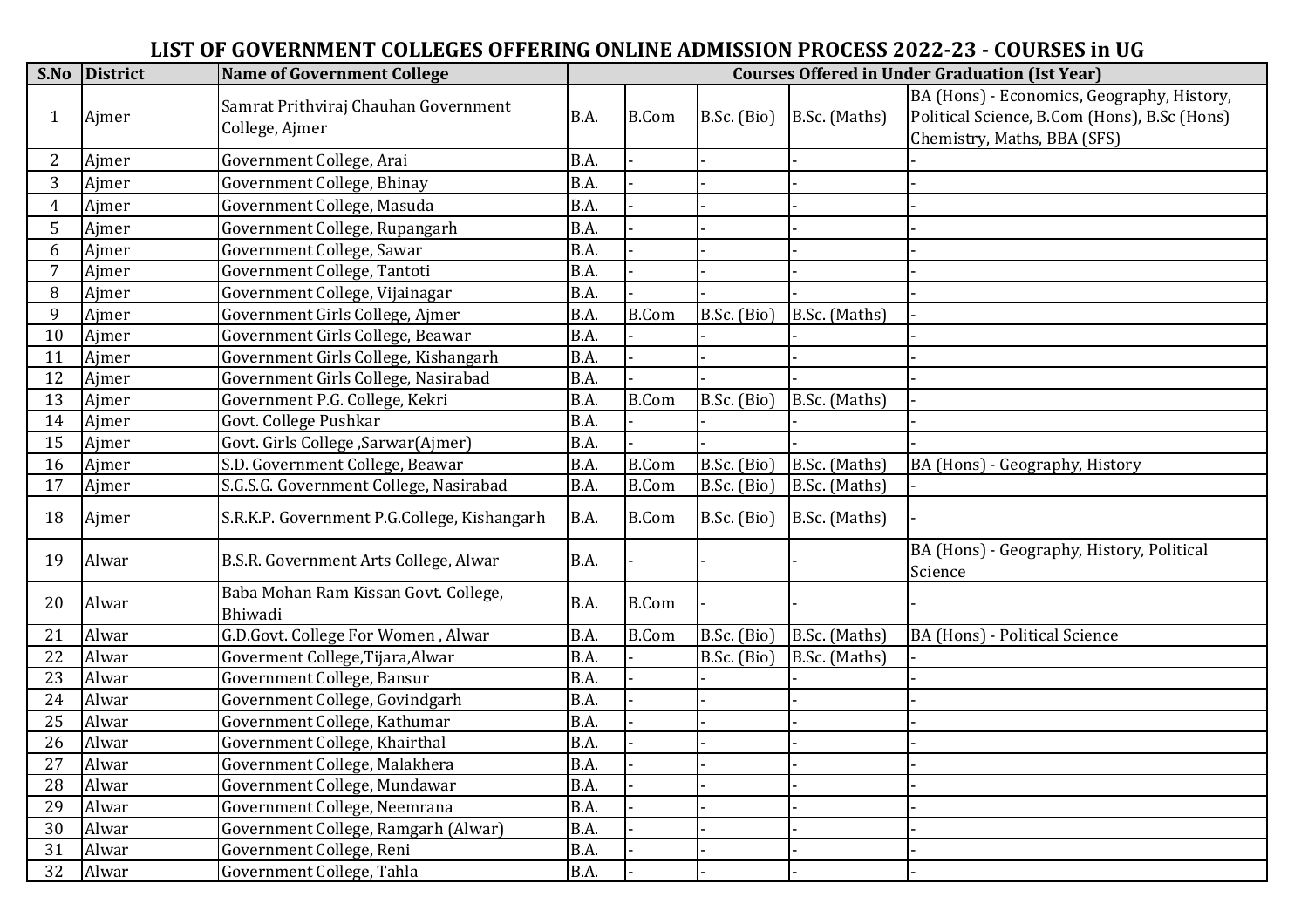| S.No | <b>District</b> | <b>Name of Government College</b>                                 | <b>Courses Offered in Under Graduation (Ist Year)</b> |              |             |               |                              |  |  |
|------|-----------------|-------------------------------------------------------------------|-------------------------------------------------------|--------------|-------------|---------------|------------------------------|--|--|
| 33   | Alwar           | Government College, Thanagazi                                     | B.A.                                                  |              | B.Sc. (Bio) | B.Sc. (Maths) |                              |  |  |
| 34   | Alwar           | Government Girls College, Tapukra                                 | B.A.                                                  |              |             |               |                              |  |  |
| 35   | Alwar           | Government Girls College, Bardod                                  | B.A.                                                  |              |             |               |                              |  |  |
| 36   | Alwar           | Government Girls College, Baroda Meo                              | B.A.                                                  |              |             |               |                              |  |  |
| 37   | Alwar           | Government Girls College, Kishangarh Bas                          | B.A.                                                  |              |             |               |                              |  |  |
| 38   | Alwar           | Government Girls College, Pratapgarh                              | B.A.                                                  |              |             |               |                              |  |  |
| 39   | Alwar           | Government Girls College, Rajgarh                                 | B.A.                                                  |              |             |               |                              |  |  |
| 40   | Alwar           | Govt. College, Laxmangarh                                         | B.A.                                                  |              |             |               |                              |  |  |
| 41   | Alwar           | Govt. Commerce College, Alwar                                     |                                                       | <b>B.Com</b> |             |               |                              |  |  |
| 42   | Alwar           | Govt. Girls College, Behror                                       | B.A.                                                  |              |             |               |                              |  |  |
| 43   | Alwar           | Govt. Pg College Bibirani                                         | B.A.                                                  | <b>B.Com</b> | B.Sc. (Bio) | B.Sc. (Maths) |                              |  |  |
| 44   | Alwar           | Govt. Pg College, Rajgarh                                         | B.A.                                                  | <b>B.Com</b> | B.Sc. (Bio) | B.Sc. (Maths) |                              |  |  |
| 45   | Alwar           | Raj Rishi Govt. College, Alwar                                    |                                                       |              | B.Sc. (Bio) | B.Sc. (Maths) | B.Sc (Hons) Chemistry, Maths |  |  |
| 46   | Alwar           | S.D.C.G.J. Government College, Behror                             | B.A.                                                  | <b>B.Com</b> | B.Sc. (Bio) | B.Sc. (Maths) |                              |  |  |
| 47   | Banswara        | Government College, Anandpuri                                     | B.A.                                                  |              |             |               |                              |  |  |
| 48   | Banswara        | Government College, Chhoti Sarwan                                 | B.A.                                                  |              |             |               |                              |  |  |
| 49   | Banswara        | Government College, Gagad Talai                                   | B.A.                                                  |              |             |               |                              |  |  |
| 50   | Banswara        | Government Girls College, Kushalgarh                              | B.A.                                                  |              |             |               |                              |  |  |
| 51   | Banswara        | Govt. College, Sajjangarh                                         | B.A.                                                  |              |             |               |                              |  |  |
| 52   | Banswara        | Haridev Joshi Govt. Girls College, Banswara                       | B.A.                                                  | <b>B.Com</b> | B.Sc. (Bio) | B.Sc. (Maths) |                              |  |  |
|      |                 | Mama Baleshwar Dayal Govt. College                                | B.A.                                                  |              |             |               |                              |  |  |
| 53   | Banswara        | Kushalgarh                                                        |                                                       |              | B.Sc. (Bio) | B.Sc. (Maths) |                              |  |  |
| 54   | Banswara        | Shri Govind Guru Govt. College, Banswara                          | B.A.                                                  | <b>B.Com</b> | B.Sc. (Bio) | B.Sc. (Maths) |                              |  |  |
| 55   | <b>Baran</b>    | Government College, Atru                                          | B.A.                                                  |              |             |               |                              |  |  |
| 56   | <b>Baran</b>    | Government College, Nahargarh                                     | B.A.                                                  |              |             |               |                              |  |  |
| 57   | <b>Baran</b>    | Government Girls College, Atru                                    | B.A.                                                  |              |             |               |                              |  |  |
| 58   | <b>Baran</b>    | Government Girls College, Chhabra                                 | B.A.                                                  |              |             |               |                              |  |  |
| 59   | Baran           | Government Girls College, Kelwara                                 | B.A.                                                  |              |             |               |                              |  |  |
| 60   | <b>Baran</b>    | Government Girls P.G College, Baran                               | B.A.                                                  |              | B.Sc. (Bio) | B.Sc. (Maths) |                              |  |  |
| 61   | <b>Baran</b>    | Government P. G. College, Baran                                   | B.A.                                                  | <b>B.Com</b> | B.Sc. (Bio) | B.Sc. (Maths) |                              |  |  |
| 62   | Baran           | Govt. College Kelwara                                             | <b>B.A.</b>                                           |              |             |               |                              |  |  |
| 63   | <b>Baran</b>    | Govt. College, Antah                                              | B.A.                                                  |              | B.Sc. (Bio) | B.Sc. (Maths) |                              |  |  |
| 64   | <b>Baran</b>    | Govt. College, Chhabra                                            | B.A.                                                  |              |             |               |                              |  |  |
| 65   | <b>Baran</b>    | Govt. College, Mangrol                                            | B.A.                                                  |              |             |               |                              |  |  |
| 66   | Baran           | Govt. College, Shabad                                             | B.A.                                                  |              |             |               |                              |  |  |
| 67   | Baran           | Shri Premsingh Singhvi Government College,<br>Chhipabarod (Baran) | B.A.                                                  |              |             |               |                              |  |  |
| 68   | <b>Barmer</b>   | D.R.J. Government Girls College, Balotra                          | B.A.                                                  | <b>B.Com</b> | B.Sc. (Bio) | B.Sc. (Maths) |                              |  |  |
|      |                 |                                                                   |                                                       |              |             |               |                              |  |  |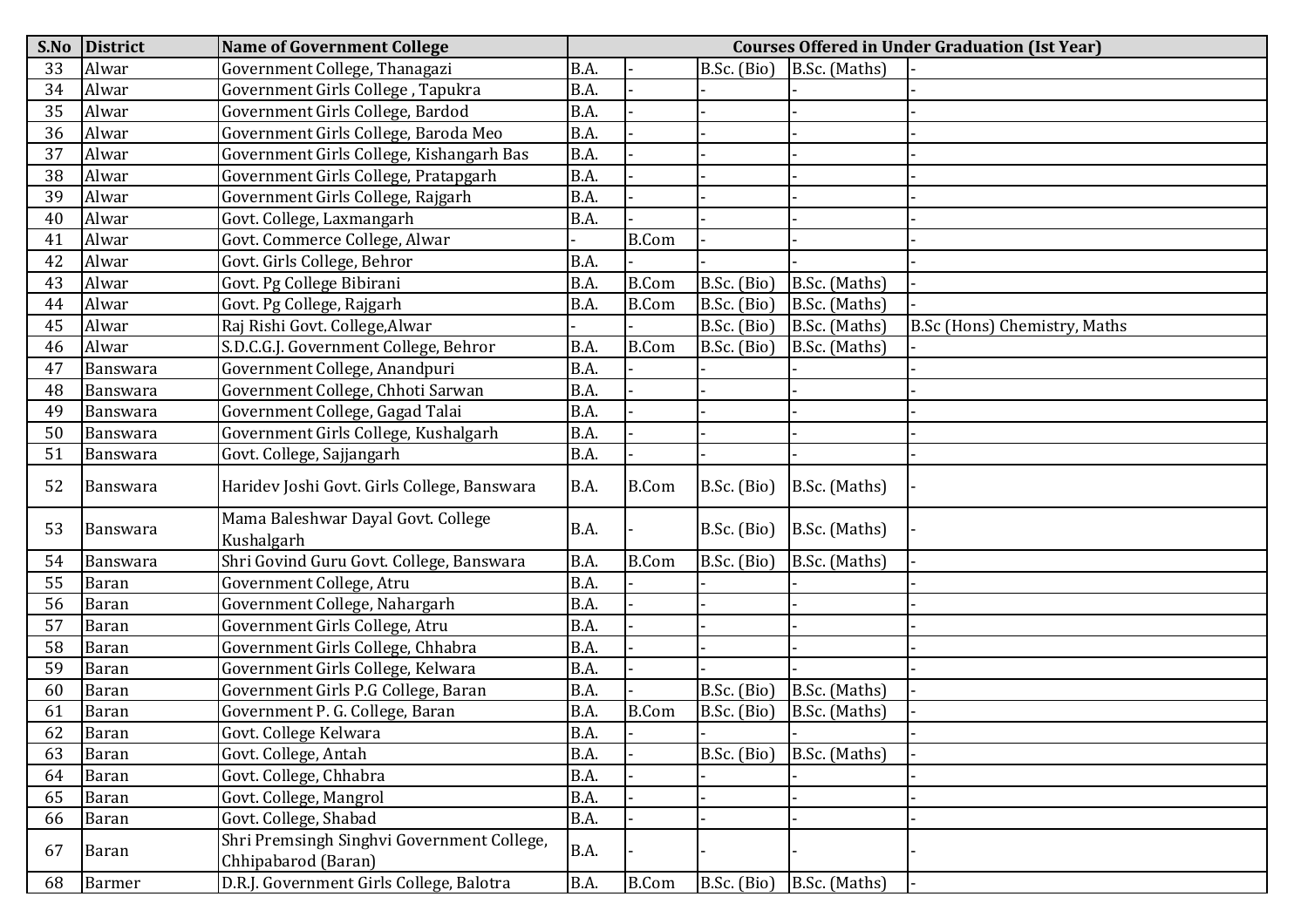| S.No | <b>District</b> | <b>Name of Government College</b>        |             | <b>Courses Offered in Under Graduation (Ist Year)</b> |             |               |                               |  |  |  |  |
|------|-----------------|------------------------------------------|-------------|-------------------------------------------------------|-------------|---------------|-------------------------------|--|--|--|--|
| 69   | <b>Barmer</b>   | Government College, Barmer               | B.A.        | <b>B.Com</b>                                          | B.Sc. (Bio) | B.Sc. (Maths) |                               |  |  |  |  |
| 70   | <b>Barmer</b>   | Government College, Chouthan             | B.A.        |                                                       |             |               |                               |  |  |  |  |
| 71   | <b>Barmer</b>   | Government College, Gadra Road           | B.A.        |                                                       |             |               |                               |  |  |  |  |
| 72   | <b>Barmer</b>   | Government College, Kalyanpur            | B.A.        |                                                       |             |               |                               |  |  |  |  |
| 73   | Barmer          | Government College, Nokhada              | B.A.        |                                                       |             |               |                               |  |  |  |  |
| 74   | <b>Barmer</b>   | Government College, Patodi               | B.A.        |                                                       |             |               |                               |  |  |  |  |
| 75   | Barmer          | Government College, Samdari              | B.A.        |                                                       |             |               |                               |  |  |  |  |
| 76   | <b>Barmer</b>   | Government College, Sedwa                | B.A.        |                                                       |             |               |                               |  |  |  |  |
| 77   | <b>Barmer</b>   | Government College, Shiv                 | B.A.        |                                                       |             |               |                               |  |  |  |  |
| 78   | <b>Barmer</b>   | Government College, Sindhari             | B.A.        |                                                       |             |               |                               |  |  |  |  |
| 79   | <b>Barmer</b>   | Government Girls College, Baytoo         | B.A.        |                                                       |             |               |                               |  |  |  |  |
| 80   | Barmer          | Government Girls College, Siwana         | B.A.        |                                                       |             |               |                               |  |  |  |  |
| 81   | <b>Barmer</b>   | Govt. College Gudamalani                 | B.A.        |                                                       |             |               |                               |  |  |  |  |
| 82   | <b>Barmer</b>   | Govt. College, Dhorimanna                | B.A.        |                                                       |             |               |                               |  |  |  |  |
| 83   | Barmer          | Govt. College, Siwana                    | B.A.        |                                                       |             |               |                               |  |  |  |  |
| 84   | <b>Barmer</b>   | Govt.College,Baytu(Barmer)               | B.A.        |                                                       |             |               |                               |  |  |  |  |
| 85   | <b>Barmer</b>   | M.B.C. Govt. Girls College, Barmer       | B.A.        | <b>B.Com</b>                                          | B.Sc. (Bio) | B.Sc. (Maths) | B.Com (Hons)                  |  |  |  |  |
| 86   | <b>Barmer</b>   | M.B.R. Govt. P G College, Balotra        | B.A.        | <b>B.Com</b>                                          | B.Sc. (Bio) | B.Sc. (Maths) |                               |  |  |  |  |
| 87   | Bharatpur       | Government College, Kaman                | B.A.        |                                                       |             |               |                               |  |  |  |  |
| 88   | Bharatpur       | Government College, Nadbai               | B.A.        |                                                       |             |               |                               |  |  |  |  |
| 89   | Bharatpur       | Government College, Nagar                | B.A.        |                                                       |             |               |                               |  |  |  |  |
| 90   | Bharatpur       | Government College, Rupwas               | B.A.        |                                                       |             |               |                               |  |  |  |  |
| 91   | Bharatpur       | Government College, Sikri                | B.A.        |                                                       |             |               |                               |  |  |  |  |
| 92   | Bharatpur       | Government Girls College, Jhaltala       | B.A.        |                                                       |             |               |                               |  |  |  |  |
| 93   | Bharatpur       | Government Girls College, Peepla         | B.A.        |                                                       |             |               |                               |  |  |  |  |
| 94   | Bharatpur       | Government Girls College, Uchchain       | B.A.        |                                                       |             |               |                               |  |  |  |  |
| 95   | Bharatpur       | Government Girls College, Deeg           | B.A.        |                                                       |             |               |                               |  |  |  |  |
| 96   | Bharatpur       | Govt. College Bayana                     | B.A.        | <b>B.Com</b>                                          | B.Sc. (Bio) | B.Sc. (Maths) |                               |  |  |  |  |
| 97   | Bharatpur       | Govt. College, Pahari                    | B.A.        |                                                       |             |               |                               |  |  |  |  |
| 98   | Bharatpur       | Govt. College, Uchain                    | B.A.        |                                                       |             |               |                               |  |  |  |  |
| 99   | Bharatpur       | Govt. College, Wair                      | B.A.        |                                                       |             |               |                               |  |  |  |  |
| 100  | Bharatpur       | Govt. Girls College Bayana (Bharatpur)   | <b>B.A.</b> |                                                       |             |               |                               |  |  |  |  |
| 101  | Bharatpur       | M A J Govt College Deeg (Bharatpur) Raj. | B.A.        | <b>B.Com</b>                                          | B.Sc. (Bio) | B.Sc. (Maths) |                               |  |  |  |  |
| 102  | Bharatpur       | M.S.J. Government College, Bharatpur     | B.A.        | <b>B.Com</b>                                          | B.Sc. (Bio) | B.Sc. (Maths) | BA (Hons) - Political Science |  |  |  |  |
| 103  | Bharatpur       | R. D. Govt Girls College, Bharatpur      | B.A.        | <b>B.Com</b>                                          | B.Sc. (Bio) | B.Sc. (Maths) |                               |  |  |  |  |
| 104  | Bhilwara        | Government College, Bijolia              | B.A.        |                                                       |             |               |                               |  |  |  |  |
| 105  | Bhilwara        | Government College, Gangapur (Bhilwara)  | B.A.        |                                                       |             |               |                               |  |  |  |  |
| 106  | Bhilwara        | Government Girls College, Gulabpura      | B.A.        |                                                       |             |               |                               |  |  |  |  |
| 107  | Bhilwara        | Government Girls College, Mandal         | <b>B.A.</b> |                                                       |             |               |                               |  |  |  |  |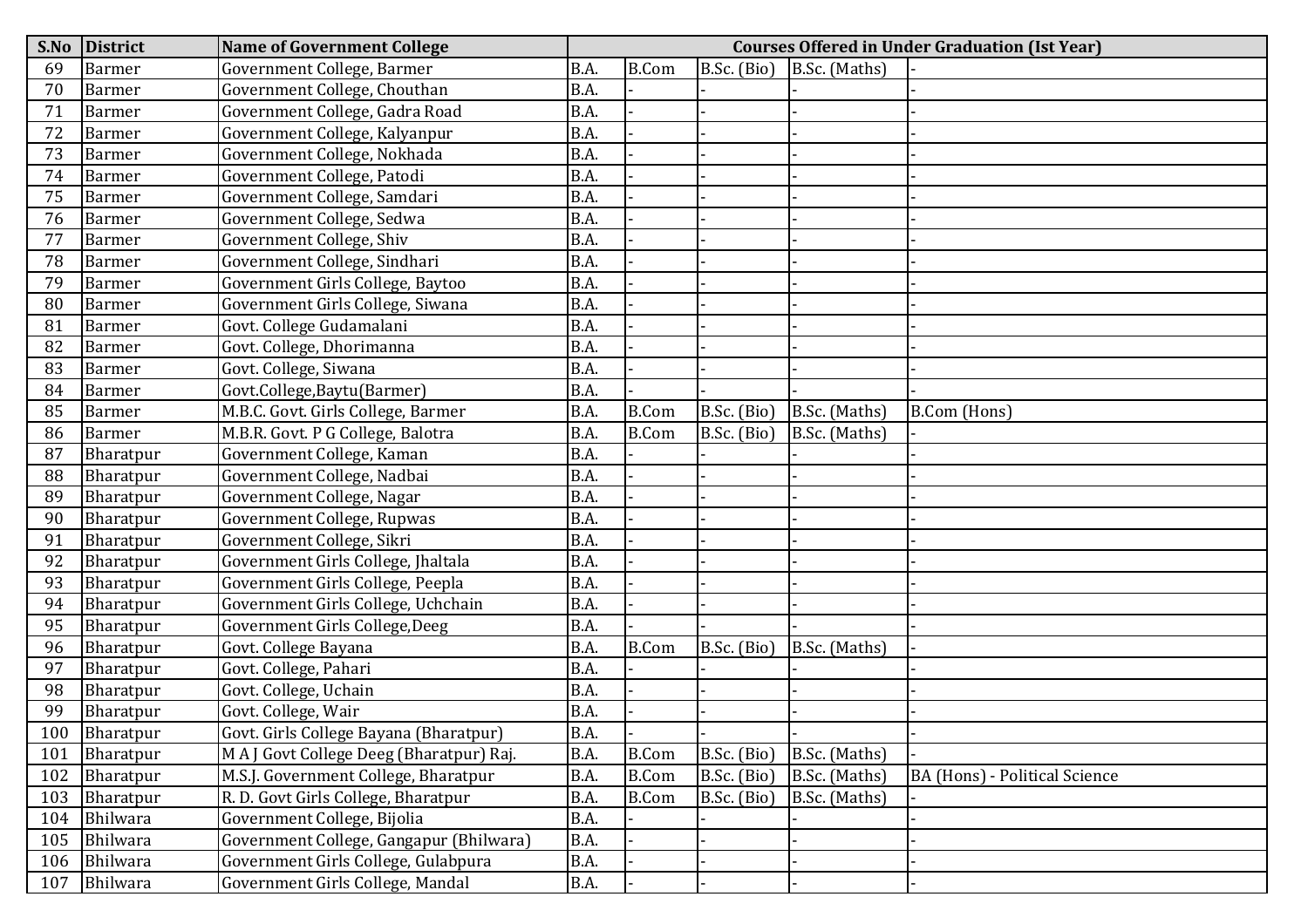| S.No | <b>District</b> | <b>Name of Government College</b>                       | <b>Courses Offered in Under Graduation (Ist Year)</b> |              |             |               |                                  |  |  |
|------|-----------------|---------------------------------------------------------|-------------------------------------------------------|--------------|-------------|---------------|----------------------------------|--|--|
| 108  | Bhilwara        | Govt College, Asind                                     | B.A.                                                  |              |             |               |                                  |  |  |
| 109  | Bhilwara        | Govt College, Raipur (Bhilwara)                         | B.A.                                                  | <b>B.Com</b> |             |               |                                  |  |  |
| 110  | Bhilwara        | Govt. College, Banera                                   | B.A.                                                  |              |             |               |                                  |  |  |
| 111  | Bhilwara        | Govt. College, Jahazpur                                 | B.A.                                                  |              |             |               |                                  |  |  |
| 112  | Bhilwara        | Govt. College, Kareda                                   | B.A.                                                  |              |             |               |                                  |  |  |
| 113  | Bhilwara        | Kailash Trivedi Govt. Girls College, Gangapur           | <b>B.A.</b>                                           |              |             |               |                                  |  |  |
| 114  | Bhilwara        | M.L.V. Govt. College, Bhilwara                          | B.A.                                                  | <b>B.Com</b> | B.Sc. (Bio) | B.Sc. (Maths) | BA (Hons) - Economics, Geography |  |  |
| 115  | Bhilwara        | S.C.M. Government College, Mandalgarh                   | B.A.                                                  | <b>B.Com</b> |             |               |                                  |  |  |
| 116  | Bhilwara        | S.M.M. Government Girls College, Bhilwara               | B.A.                                                  | <b>B.Com</b> | B.Sc. (Bio) | B.Sc. (Maths) | <b>B.Sc (Home Science)</b>       |  |  |
| 117  | Bhilwara        | S.P.S.B. Government College, Shahpura                   | B.A.                                                  | <b>B.Com</b> | B.Sc. (Bio) | B.Sc. (Maths) |                                  |  |  |
| 118  | <b>Bikaner</b>  | Government College, Deshnok                             | B.A.                                                  | <b>B.Com</b> |             |               |                                  |  |  |
| 119  | <b>Bikaner</b>  | Government College, Dungargarh                          | B.A.                                                  |              |             |               |                                  |  |  |
| 120  | <b>Bikaner</b>  | Government College, Hadan                               | B.A.                                                  |              | B.Sc. (Bio) | B.Sc. (Maths) |                                  |  |  |
| 121  | Bikaner         | Government College, Kolayat                             | B.A.                                                  | <b>B.Com</b> | B.Sc. (Bio) | B.Sc. (Maths) |                                  |  |  |
| 122  | Bikaner         | Government College, Poogal                              | B.A.                                                  |              |             |               |                                  |  |  |
| 123  | <b>Bikaner</b>  | Government Girls College, Kolayat                       | B.A.                                                  |              |             |               |                                  |  |  |
| 124  | Bikaner         | Government Girls College, Nokha                         | B.A.                                                  |              |             |               |                                  |  |  |
| 125  | <b>Bikaner</b>  | Government Girls College, Sri Dungargarh                | B.A.                                                  |              |             |               |                                  |  |  |
| 126  | Bikaner         | Govt. College Lunkaransar                               | B.A.                                                  |              | B.Sc. (Bio) | B.Sc. (Maths) |                                  |  |  |
| 127  | Bikaner         | Govt. College, Bajju                                    | B.A.                                                  |              | B.Sc. (Bio) | B.Sc. (Maths) |                                  |  |  |
| 128  | <b>Bikaner</b>  | Govt. College, Chhatargarh                              | B.A.                                                  |              |             |               |                                  |  |  |
| 129  | Bikaner         | Govt. College, Khajuwala                                | B.A.                                                  |              |             |               |                                  |  |  |
| 130  | <b>Bikaner</b>  | Govt. Dungar College, Bikaner                           | B.A.                                                  | <b>B.Com</b> | B.Sc. (Bio) | B.Sc. (Maths) |                                  |  |  |
| 131  | Bikaner         | Govt. M.S. College For Women, Bikaner                   | B.A.                                                  | <b>B.Com</b> | B.Sc. (Bio) | B.Sc. (Maths) |                                  |  |  |
| 132  | <b>Bikaner</b>  | M.L.B. Government College, Nokha                        | B.A.                                                  | <b>B.Com</b> | B.Sc. (Bio) | B.Sc. (Maths) |                                  |  |  |
| 133  | <b>Bundi</b>    | Bhagwan Adinath Jairaj Marwara Govt.<br>College, Nainwa | B.A.                                                  |              |             |               |                                  |  |  |
| 134  | Bundi           | Government College, Hindoli                             | B.A.                                                  |              |             |               |                                  |  |  |
| 135  | Bundi           | Government Girls College, Bundi                         | B.A.                                                  | <b>B.Com</b> |             |               |                                  |  |  |
| 136  | Bundi           | Govt. College, Bundi                                    | B.A.                                                  | <b>B.Com</b> | B.Sc. (Bio) | B.Sc. (Maths) |                                  |  |  |
| 137  | Chittorgarh     | Government College, Badi Sadri                          | B.A.                                                  |              |             |               |                                  |  |  |
| 138  | Chittorgarh     | Government College, Gangrar                             | B.A.                                                  |              |             |               |                                  |  |  |
| 139  | Chittorgarh     | Government College, Nimbahera                           | B.A.                                                  | <b>B.Com</b> | B.Sc. (Bio) | B.Sc. (Maths) |                                  |  |  |
| 140  | Chittorgarh     | Government Girls College, Bassi                         | B.A.                                                  |              |             |               |                                  |  |  |
| 141  | Chittorgarh     | Government Girls College, Chittorgarh                   | B.A.                                                  | <b>B.Com</b> | B.Sc. (Bio) | B.Sc. (Maths) |                                  |  |  |
| 142  | Chittorgarh     | Govt College Kapasan                                    | B.A.                                                  | <b>B.Com</b> |             |               |                                  |  |  |
| 143  | Chittorgarh     | Govt. College, Begun                                    | B.A.                                                  |              | B.Sc. (Bio) | B.Sc. (Maths) |                                  |  |  |
| 144  | Chittorgarh     | Govt. College, Rawatbhata                               | B.A.                                                  |              |             |               |                                  |  |  |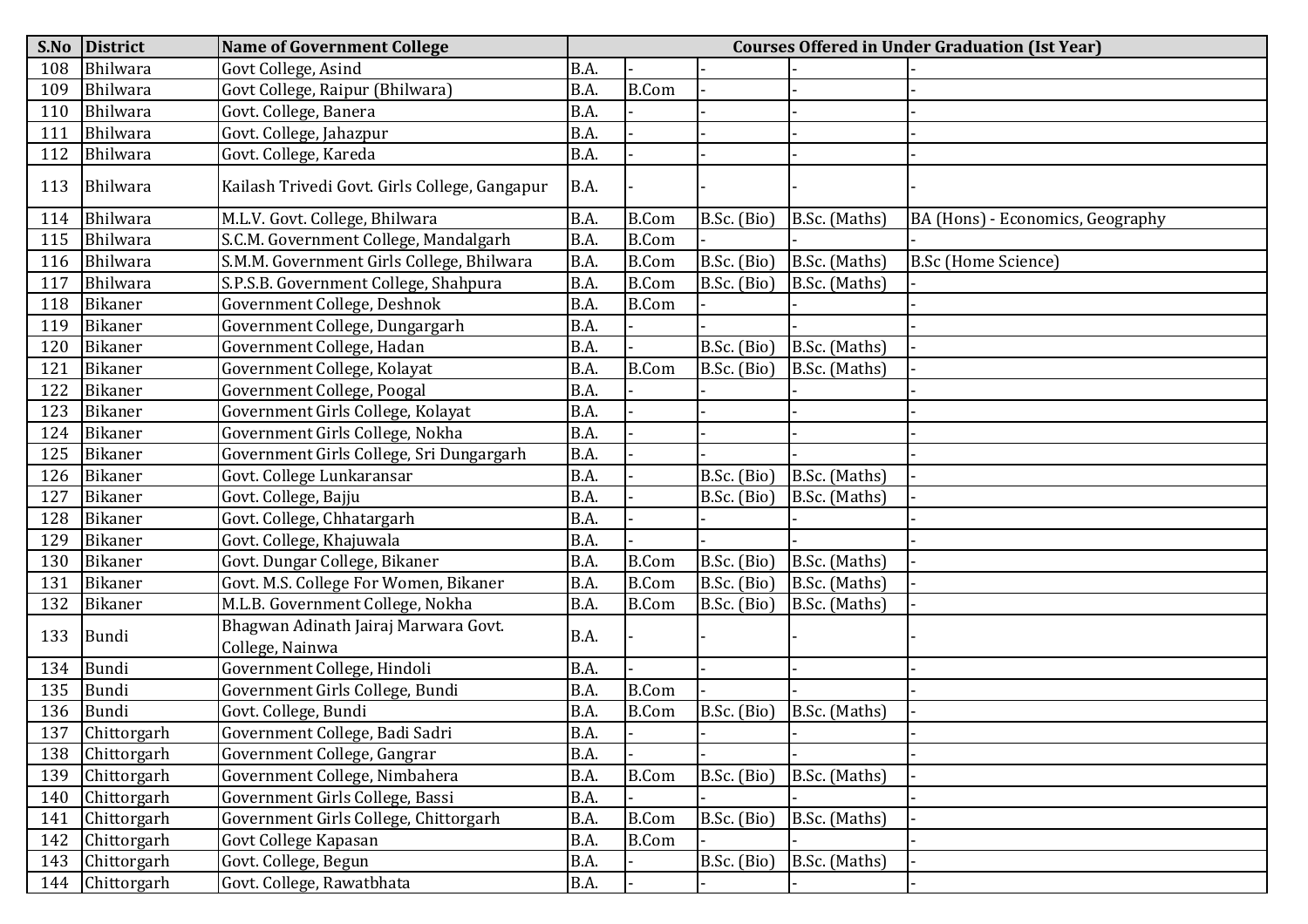| S.No | <b>District</b> | <b>Name of Government College</b>            | <b>Courses Offered in Under Graduation (Ist Year)</b> |              |             |               |  |  |  |
|------|-----------------|----------------------------------------------|-------------------------------------------------------|--------------|-------------|---------------|--|--|--|
| 145  | Chittorgarh     | M.P. Government P.G. College, Chittorgarh    | B.A.                                                  | <b>B.Com</b> | B.Sc. (Bio) | B.Sc. (Maths) |  |  |  |
| 146  | Chittorgarh     | S.S. Government College, Mandphiya           | B.A.                                                  | <b>B.Com</b> | B.Sc. (Bio) | B.Sc. (Maths) |  |  |  |
| 147  | Churu           | G.H.S. Govt. P.G. College, Sujangarh         | B.A.                                                  | <b>B.Com</b> | B.Sc. (Bio) | B.Sc. (Maths) |  |  |  |
| 148  | Churu           | Government College, Bidasar                  | B.A.                                                  | <b>B.Com</b> | B.Sc. (Bio) | B.Sc. (Maths) |  |  |  |
| 149  | Churu           | Government College, Rajaldesar               | B.A.                                                  |              |             |               |  |  |  |
| 150  | Churu           | Government College, Ratangarh                | B.A.                                                  | <b>B.Com</b> | B.Sc. (Bio) | B.Sc. (Maths) |  |  |  |
| 151  | Churu           | Government College, Sahawa                   | B.A.                                                  |              |             |               |  |  |  |
| 152  | Churu           | Government College, Sidhmukh                 | B.A.                                                  |              |             |               |  |  |  |
| 153  | Churu           | Government Girls College, Sandwa             | B.A.                                                  |              |             |               |  |  |  |
| 154  | Churu           | Government Girls College, Sardarsahar        | B.A.                                                  |              |             |               |  |  |  |
| 155  | Churu           | Govt. College, Rajgarh, Churu                | B.A.                                                  |              |             |               |  |  |  |
| 156  | Churu           | Govt. Girls College, Churu                   | B.A.                                                  |              |             |               |  |  |  |
| 157  | Churu           | Govt. Girls College, Rajgarh                 | B.A.                                                  |              |             |               |  |  |  |
| 158  | Churu           | Govt. Lohia College, Churu                   | B.A.                                                  | <b>B.Com</b> | B.Sc. (Bio) | B.Sc. (Maths) |  |  |  |
| 159  | Churu           | Govt.Girls College Taranagar                 | B.A.                                                  |              | B.Sc. (Bio) | B.Sc. (Maths) |  |  |  |
| 160  | Churu           | M.J.D. Government College, Taranagar         | B.A.                                                  | <b>B.Com</b> | B.Sc. (Bio) | B.Sc. (Maths) |  |  |  |
| 161  | Churu           | Master Bhanwarlal Meghwal Govt. Girls        | B.A.                                                  |              |             |               |  |  |  |
|      |                 | College, Sujangarh                           |                                                       |              |             |               |  |  |  |
| 162  | Churu           | S. B. D. Government College, Sardarshahar    | B.A.                                                  | <b>B.Com</b> | B.Sc. (Bio) | B.Sc. (Maths) |  |  |  |
| 163  | Churu           | S.K.D.L. Government Girls College, Ratangarh | B.A.                                                  |              |             |               |  |  |  |
| 164  | Dausa           | Government College Sikrai, Dausa             | B.A.                                                  |              |             |               |  |  |  |
| 165  | Dausa           | Government College, Baswa                    | B.A.                                                  |              |             |               |  |  |  |
| 166  | Dausa           | Government College, Mandawar                 | B.A.                                                  |              |             |               |  |  |  |
| 167  | Dausa           | Government College, Nangal Rajawtaan         | B.A.                                                  |              |             |               |  |  |  |
| 168  | Dausa           | Government Girls College, Dausa              | B.A.                                                  | <b>B.Com</b> | B.Sc. (Bio) | B.Sc. (Maths) |  |  |  |
| 169  | Dausa           | Government Girls College, Lawan              | B.A.                                                  |              |             |               |  |  |  |
| 170  | Dausa           | Government Girls College, Mahuwa             | B.A.                                                  |              |             |               |  |  |  |
| 171  | Dausa           | Government Girls College, Mandawari          | B.A.                                                  |              |             |               |  |  |  |
| 172  | Dausa           | Government Girls College, Ramgarh Pachwara   | B.A.                                                  |              |             |               |  |  |  |
|      | 173 Dausa       | Government Girls College, Santhal            | B.A.                                                  |              |             |               |  |  |  |
| 174  | Dausa           | Govt. College, Mahua                         | B.A.                                                  |              |             |               |  |  |  |
| 175  | Dausa           | Govt. Girls College, Bandikui                | B.A.                                                  |              |             |               |  |  |  |
| 176  | Dausa           | Govt. Girls College, Lalsot                  | B.A.                                                  |              |             |               |  |  |  |
| 177  | Dausa           | Govt. Girls College, Sikandara               | B.A.                                                  |              |             |               |  |  |  |
| 178  | Dausa           | Rajesh Pilot Govt. P.G. College, Lalsot      | B.A.                                                  | <b>B.Com</b> | B.Sc. (Bio) | B.Sc. (Maths) |  |  |  |
| 179  | Dausa           | S.R.P. Government College, Bandikui          | B.A.                                                  | B.Com        | B.Sc. (Bio) | B.Sc. (Maths) |  |  |  |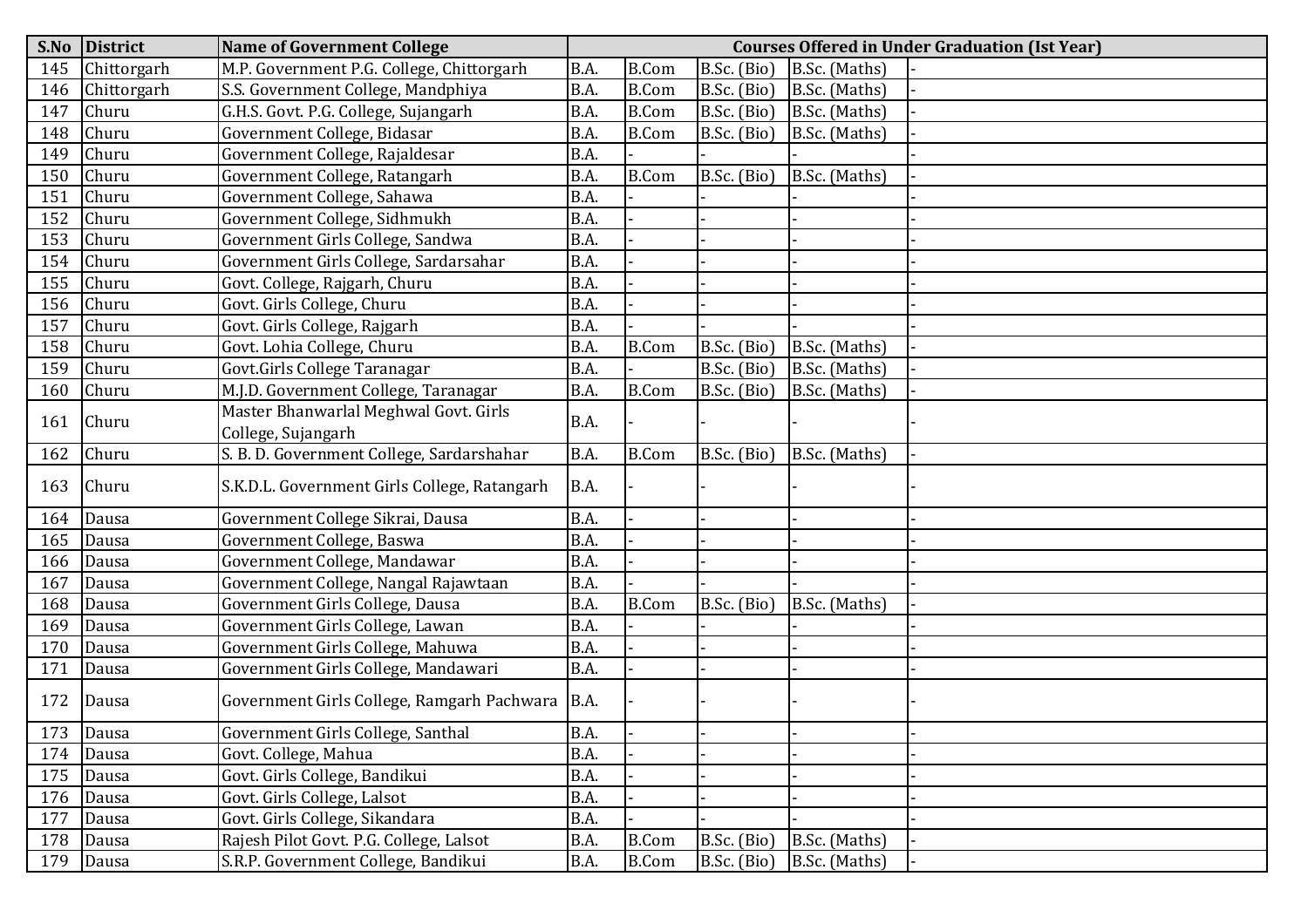| S.No | <b>District</b> | <b>Name of Government College</b>               | <b>Courses Offered in Under Graduation (Ist Year)</b> |              |             |                           |           |  |  |
|------|-----------------|-------------------------------------------------|-------------------------------------------------------|--------------|-------------|---------------------------|-----------|--|--|
| 180  | Dausa           | Sw. Pt. Nawal Kishore Sharma Government         | B.A.                                                  | <b>B.Com</b> | B.Sc. (Bio) | B.Sc. (Maths)             | BCA (SFS) |  |  |
|      |                 | P.G. College, Dausa                             |                                                       |              |             |                           |           |  |  |
| 181  | Dhaulpur        | Government College, Basai Nawab                 | B.A.                                                  |              |             |                           |           |  |  |
| 182  | Dhaulpur        | Government College, Baseri                      | B.A.                                                  |              |             |                           |           |  |  |
| 183  | Dhaulpur        | Government College, Mania                       | B.A.                                                  |              |             |                           |           |  |  |
| 184  | Dhaulpur        | Government College, Sarmathura                  | B.A.                                                  |              |             |                           |           |  |  |
| 185  | Dhaulpur        | Government Girls College, Bari                  | B.A.                                                  |              |             |                           |           |  |  |
| 186  | <b>Dhaulpur</b> | Government Girls College, Marena                | B.A.                                                  |              |             |                           |           |  |  |
| 187  | <b>Dhaulpur</b> | Government P.G. College, Dholpur                | B.A.                                                  | <b>B.Com</b> | B.Sc. (Bio) | B.Sc. (Maths)             |           |  |  |
| 188  | Dhaulpur        | Govt Girls College Dholpur                      | B.A.                                                  |              |             |                           |           |  |  |
| 189  | <b>Dhaulpur</b> | Govt. College, Rajakhera                        | B.A.                                                  |              |             |                           |           |  |  |
| 190  | <b>Dhaulpur</b> | Govt. College, Saipau                           | B.A.                                                  |              |             |                           |           |  |  |
| 191  | Dhaulpur        | Govt.College Bari, Dholpur                      | B.A.                                                  |              | B.Sc. (Bio) | B.Sc. (Maths)             |           |  |  |
| 192  | Dungarpur       | Government College, Bicchiwara                  | B.A.                                                  |              |             |                           |           |  |  |
| 193  | Dungarpur       | Government College, Chikhali                    | B.A.                                                  |              |             |                           |           |  |  |
| 194  | Dungarpur       | Government College, Chorasi                     | B.A.                                                  |              |             |                           |           |  |  |
| 195  | Dungarpur       | Government College, Paldewal                    | B.A.                                                  |              |             |                           |           |  |  |
| 196  | Dungarpur       | Government College, Ramsagra                    | B.A.                                                  |              |             |                           |           |  |  |
| 197  | Dungarpur       | Govt. College, Seemalwara                       |                                                       |              | B.Sc. (Bio) | B.Sc. (Maths)             |           |  |  |
| 198  | Dungarpur       | S.B.P. Government College, Dungarpur            | B.A.                                                  | <b>B.Com</b> | B.Sc. (Bio) | B.Sc. (Maths)             |           |  |  |
| 199  | Dungarpur       | S.S.B.B. Government College, Sagwara            | B.A.                                                  | <b>B.Com</b> | B.Sc. (Bio) | B.Sc. (Maths)             |           |  |  |
| 200  | Dungarpur       | V. K. B. Government Girls College, Dungarpur    | B.A.                                                  | <b>B.Com</b> | B.Sc. (Bio) | B.Sc. (Maths)             |           |  |  |
| 201  | Hanumangarh     | Government College, Bhadra                      | B.A.                                                  |              |             |                           |           |  |  |
| 202  | Hanumangarh     | Government College, Rawatsar                    | B.A.                                                  |              |             |                           |           |  |  |
| 203  | Hanumangarh     | Government College, Tibbi                       | B.A.                                                  |              |             |                           |           |  |  |
| 204  | Hanumangarh     | Government Girls College, Nohar                 | B.A.                                                  |              |             |                           |           |  |  |
| 205  | Hanumangarh     | Govt. Girls College, Hanumangarh                | B.A.                                                  |              |             |                           |           |  |  |
| 206  | Hanumangarh     | Govt. Nehru Memorial College, Hanumangarh       | B.A.                                                  | <b>B.Com</b> | B.Sc. (Bio) | B.Sc. (Maths)             | BCA (SFS) |  |  |
| 207  | Hanumangarh     | S. N.D.B. Govt. College, Nohar                  | B.A.                                                  | <b>B.Com</b> | B.Sc. (Bio) | B.Sc. (Maths)             |           |  |  |
| 208  | Jaipur          | <b>B.B.D Government College Chimanpura</b>      |                                                       | <b>B.Com</b> |             | B.Sc. (Bio) B.Sc. (Maths) |           |  |  |
| 209  | Jaipur          | B.N.D. Government Arts College Chimanpura       | <b>B.A.</b>                                           |              |             |                           |           |  |  |
| 210  | Jaipur          | Baba Gangadas Govt. Girls College, Shahpura     | <b>B.A.</b>                                           | <b>B.Com</b> | B.Sc. (Bio) | B.Sc. (Maths)             |           |  |  |
| 211  | Jaipur          | Government College For Deaf And Dumb,<br>Jaipur |                                                       |              |             |                           |           |  |  |
| 212  | Jaipur          | Government College, Andhi                       | B.A.                                                  |              |             |                           |           |  |  |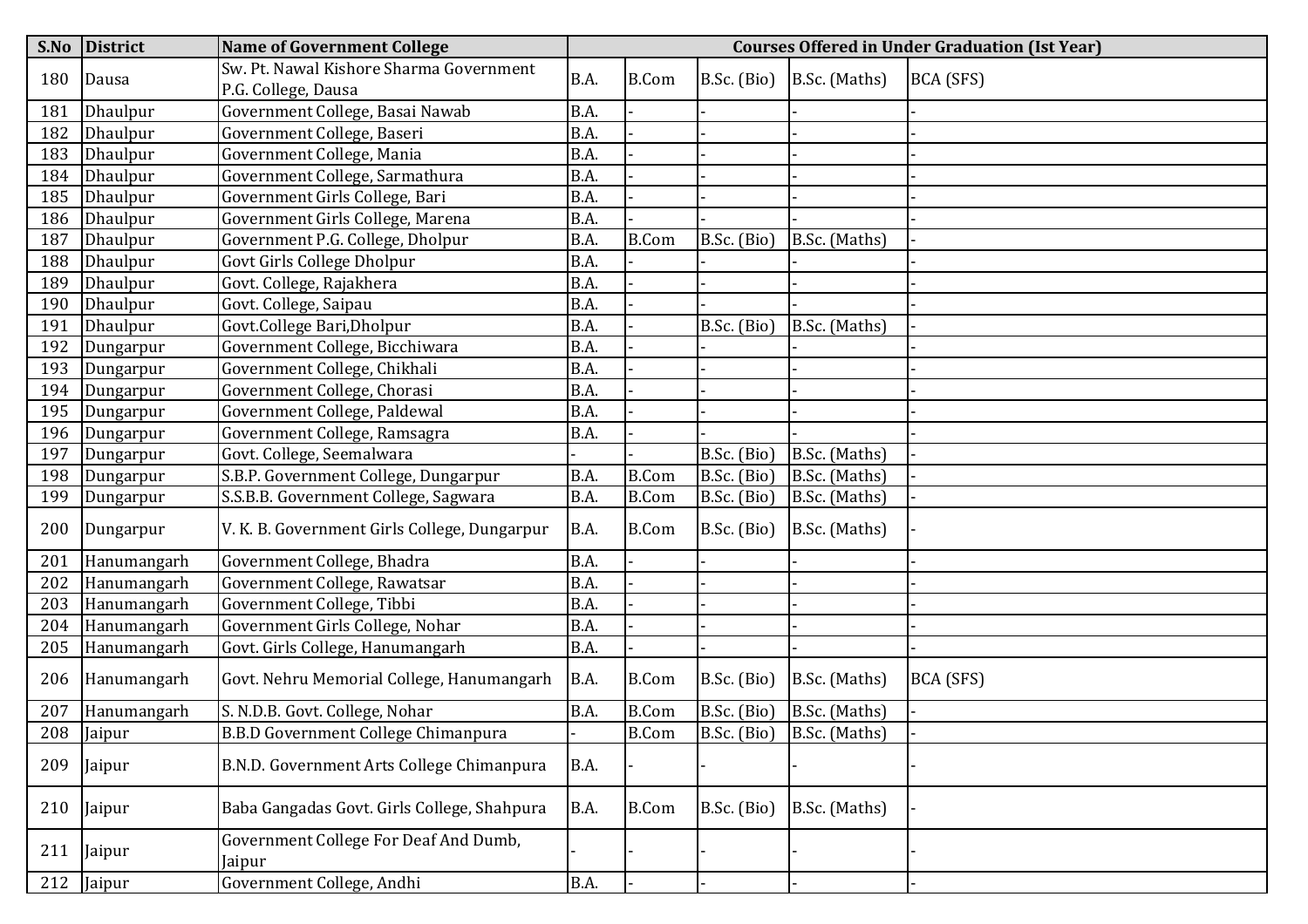| S.No | <b>District</b> | <b>Name of Government College</b>             | <b>Courses Offered in Under Graduation (Ist Year)</b> |              |             |               |                                      |  |  |
|------|-----------------|-----------------------------------------------|-------------------------------------------------------|--------------|-------------|---------------|--------------------------------------|--|--|
| 213  | Jaipur          | Government College, Bagru                     | B.A.                                                  |              |             |               |                                      |  |  |
| 214  | Jaipur          | Government College, Dudu                      | B.A.                                                  | <b>B.Com</b> |             |               |                                      |  |  |
| 215  | Jaipur          | Government College, Jaipur                    | B.A.                                                  | <b>B.Com</b> | B.Sc. (Bio) | B.Sc. (Maths) | BA (Deaf Dumb and Visually Impaired) |  |  |
| 216  | Jaipur          | Government College, Jamdoli                   | B.A.                                                  |              |             |               |                                      |  |  |
| 217  | Jaipur          | Government College, Kanwar Nagar,             | B.A.                                                  |              |             |               |                                      |  |  |
|      |                 | Brahmpuri, Jaipur                             |                                                       |              |             |               |                                      |  |  |
| 218  | Jaipur          | Government College, Kishangarh Renwal         | B.A.                                                  |              |             |               |                                      |  |  |
| 219  | Jaipur          | Government College, Kotkhawada                | B.A.                                                  |              |             |               |                                      |  |  |
| 220  | Jaipur          | Government College, Paota                     | B.A.                                                  |              |             |               |                                      |  |  |
| 221  | Jaipur          | Government College, Radawas                   | B.A.                                                  |              |             |               |                                      |  |  |
| 222  | Jaipur          | Government College, Sanganer                  | B.A.                                                  |              |             |               |                                      |  |  |
| 223  | Jaipur          | Government Girls College Gangori Bazar        | B.A.                                                  |              |             |               |                                      |  |  |
| 224  | Jaipur          | Government Girls College, Baskhoh             | B.A.                                                  |              |             |               |                                      |  |  |
| 225  | Jaipur          | Government Girls College, Chaksu              | B.A.                                                  |              |             |               |                                      |  |  |
| 226  | Jaipur          | Government Girls College, Chomu               | B.A.                                                  | <b>B.Com</b> | B.Sc. (Bio) | B.Sc. (Maths) |                                      |  |  |
| 227  | Jaipur          | Government Girls College, Dudu                | B.A.                                                  |              |             |               |                                      |  |  |
| 228  | Jaipur          | Government Girls College, Gangapole           | B.A.                                                  |              |             |               |                                      |  |  |
| 229  | Jaipur          | Government Girls College, Govindgarh          | B.A.                                                  |              |             |               |                                      |  |  |
| 230  | Jaipur          | Government Girls College, Kishanpole, Jaipur  | B.A.                                                  | <b>B.Com</b> |             |               |                                      |  |  |
| 231  | Jaipur          | Government Girls College, Sanganer            | B.A.                                                  |              |             |               |                                      |  |  |
| 232  | Jaipur          | Government Girls College, Vidhyadhar Nagar    | B.A.                                                  |              |             |               |                                      |  |  |
| 233  | Jaipur          | Govt. College, Bassi                          | B.A.                                                  | <b>B.Com</b> | B.Sc. (Bio) | B.Sc. (Maths) |                                      |  |  |
| 234  | Jaipur          | Govt. College, Chaksu                         | B.A.                                                  |              |             |               |                                      |  |  |
| 235  | Jaipur          | Govt. College, Jamwa Ramgarh                  | B.A.                                                  | <b>B.Com</b> | B.Sc. (Bio) | B.Sc. (Maths) |                                      |  |  |
| 236  | Jaipur          | Govt. College, Phagi                          | B.A.                                                  |              |             |               |                                      |  |  |
| 237  | Jaipur          | Govt. College, Viratnagar                     | B.A.                                                  |              |             |               |                                      |  |  |
| 238  | Jaipur          | Govt.Shakambhar P.G. College Sambharlake      | B.A.                                                  | <b>B.Com</b> | B.Sc. (Bio) | B.Sc. (Maths) |                                      |  |  |
| 239  | Jaipur          | L.B.S. Government P.G. College, Kotputli      | B.A.                                                  | <b>B.Com</b> | B.Sc. (Bio) | B.Sc. (Maths) |                                      |  |  |
| 240  | Jaipur          | S.P.D.M. Government Girls College, Kotputli   | B.A.                                                  |              | B.Sc. (Bio) | B.Sc. (Maths) |                                      |  |  |
| 241  | Jaipur          | Seth R.L.Saharia Govt. P.G. College, Kaladera | B.A.                                                  | <b>B.Com</b> | B.Sc. (Bio) | B.Sc. (Maths) |                                      |  |  |
| 242  | Jaisalmer       | Government College, Bhaniyana                 | B.A.                                                  |              |             |               |                                      |  |  |
| 243  | Jaisalmer       | Government College, Fatehgarh                 | B.A.                                                  |              |             |               |                                      |  |  |
| 244  | Jaisalmer       | Government College, Ramgarh                   | B.A.                                                  |              |             |               |                                      |  |  |
|      | 245 Jaisalmer   | Government College, Sankra                    | B.A.                                                  |              |             |               |                                      |  |  |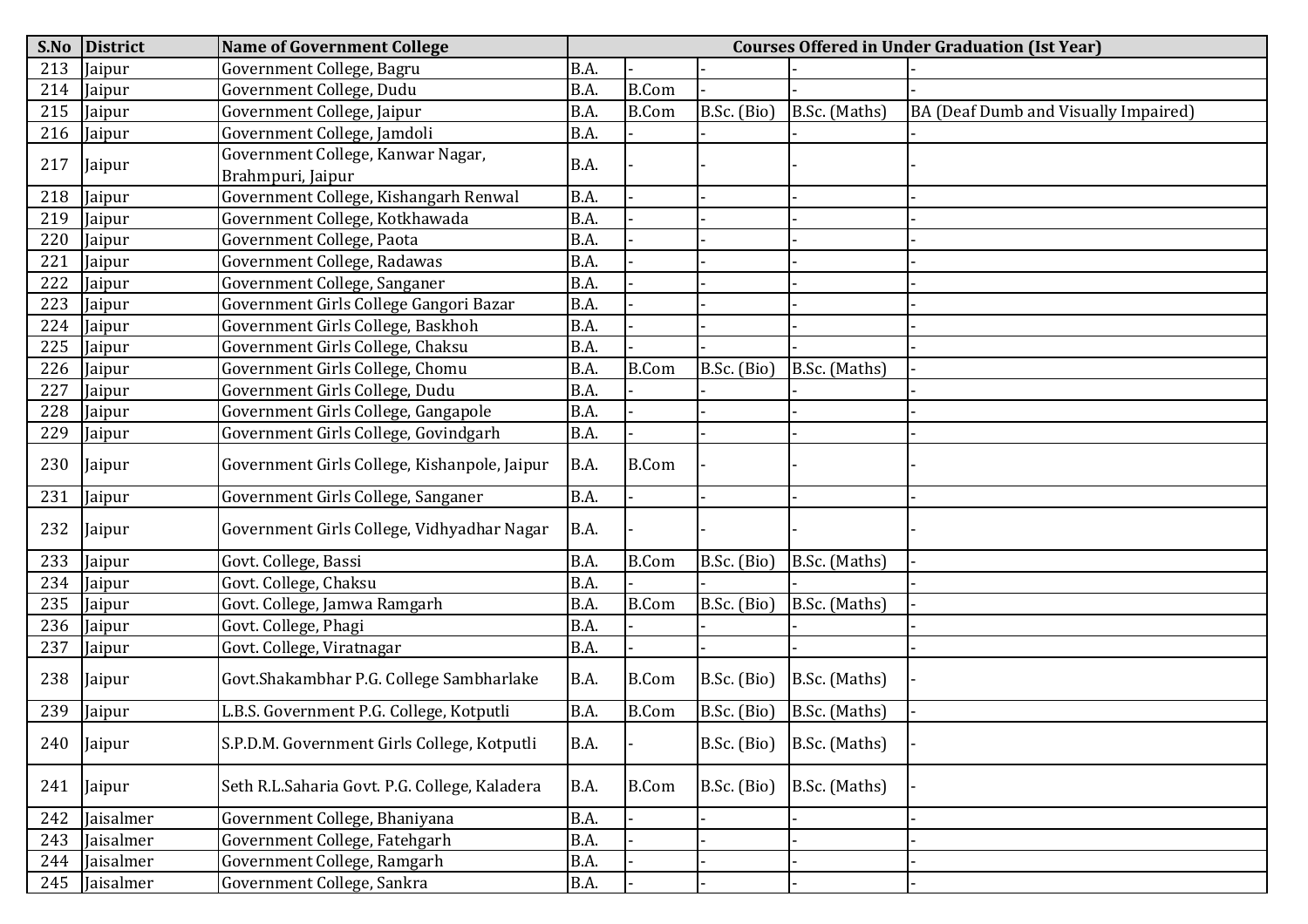| S.No | <b>District</b>  | <b>Name of Government College</b>                          | <b>Courses Offered in Under Graduation (Ist Year)</b> |              |             |               |  |  |  |  |
|------|------------------|------------------------------------------------------------|-------------------------------------------------------|--------------|-------------|---------------|--|--|--|--|
| 246  | Jaisalmer        | Government Girls College, Pokaran                          | B.A.                                                  |              | B.Sc. (Bio) | B.Sc. (Maths) |  |  |  |  |
| 247  | Jaisalmer        | Govt.College Pokaran                                       | B.A.                                                  | <b>B.Com</b> |             |               |  |  |  |  |
| 248  | Jaisalmer        | M. L. S. Govt. Girls P. G. College, Jaisalmer              | B.A.                                                  | <b>B.Com</b> | B.Sc. (Bio) | B.Sc. (Maths) |  |  |  |  |
| 249  | Jaisalmer        | S.B.K. Government College, Jaisalmer                       | B.A.                                                  | <b>B.Com</b> | B.Sc. (Bio) | B.Sc. (Maths) |  |  |  |  |
| 250  | Jalore           | G.K. Gowani Govt. College, Bhinmal                         | B.A.                                                  | <b>B.Com</b> | B.Sc. (Bio) |               |  |  |  |  |
| 251  | Jalore           | Government College, Raniwara                               | B.A.                                                  |              |             |               |  |  |  |  |
| 252  | Jalore           | Government College, Rewatra                                | B.A.                                                  |              |             |               |  |  |  |  |
| 253  | Jalore           | Government P.G. College, Jalore                            | B.A.                                                  | <b>B.Com</b> | B.Sc. (Bio) | B.Sc. (Maths) |  |  |  |  |
| 254  | Jalore           | Govt. College, Ahore                                       | B.A.                                                  |              |             |               |  |  |  |  |
| 255  | Jalore           | Govt. College, Chitalwana                                  | B.A.                                                  |              |             |               |  |  |  |  |
| 256  | Jalore           | Govt. College, Sanchore                                    | B.A.                                                  |              |             |               |  |  |  |  |
| 257  | Jalore           | S. R. S. K. J. Govt. Girls College, Jalore                 | B.A.                                                  | <b>B.Com</b> |             |               |  |  |  |  |
| 258  | <b>Ihalawar</b>  | Birla Government College, Bhawani Mandi                    | B.A.                                                  | <b>B.Com</b> | B.Sc. (Bio) | B.Sc. (Maths) |  |  |  |  |
| 259  | <b>Ihalawar</b>  | Government Girls P.G. College, Jhalawar                    | B.A.                                                  |              | B.Sc. (Bio) | B.Sc. (Maths) |  |  |  |  |
| 260  | <b>Ihalawar</b>  | Government P.G. College, Jhalawar                          | B.A.                                                  | <b>B.Com</b> | B.Sc. (Bio) | B.Sc. (Maths) |  |  |  |  |
| 261  | <b>Ihalawar</b>  | Govt. College, Chau Mahala                                 | B.A.                                                  |              |             |               |  |  |  |  |
| 262  | Jhalawar         | Govt. College, Khanpur                                     | B.A.                                                  |              |             |               |  |  |  |  |
| 263  | <b>Jhalawar</b>  | Govt. College, Manoharthana                                | B.A.                                                  |              |             |               |  |  |  |  |
| 264  | Jhalawar         | Govt. College, Pidawa                                      | B.A.                                                  |              |             |               |  |  |  |  |
| 265  | <b>Ihunihunu</b> | Government College Gudha, Jhunjhunu                        | B.A.                                                  |              |             |               |  |  |  |  |
| 266  | Jhunjhunu        | Government College, Buhana                                 | B.A.                                                  |              |             |               |  |  |  |  |
| 267  | Jhunjhunu        | Government College, Chirawa                                | B.A.                                                  |              |             |               |  |  |  |  |
| 268  | Jhunjhunu        | Government College, Malsisar                               | B.A.                                                  |              |             |               |  |  |  |  |
| 269  | Jhunjhunu        | Government College, Suraj Garh                             | B.A.                                                  |              |             |               |  |  |  |  |
| 270  | Ihunjhunu        | Government College, Udaipur Wati                           | B.A.                                                  |              |             |               |  |  |  |  |
| 271  | Jhunjhunu        | Government Girls College, Alsisar                          | B.A.                                                  |              |             |               |  |  |  |  |
| 272  | Jhunjhunu        | Government Girls College, Babai (Khetri)                   | B.A.                                                  |              |             |               |  |  |  |  |
| 273  | Jhunjhunu        | Government Girls College, Guda                             | B.A.                                                  |              |             |               |  |  |  |  |
| 274  | Jhunjhunu        | Government Girls College, Mandrela                         | B.A.                                                  |              |             |               |  |  |  |  |
| 275  | Jhunjhunu        | Government Girls College, Mukandgarh                       | B.A.                                                  |              |             |               |  |  |  |  |
| 276  | Jhunjhunu        | Govt. Girls College, Hetamsar                              | B.A.                                                  |              |             |               |  |  |  |  |
| 277  | Jhunjhunu        | S.N.M.T. Government Girls College, Jhunjhunu               | B.A.                                                  | <b>B.Com</b> | B.Sc. (Bio) | B.Sc. (Maths) |  |  |  |  |
| 278  | Jhunjhunu        | S.R.R.M. Government College, Jhunjhunu                     | B.A.                                                  | <b>B.Com</b> | B.Sc. (Bio) | B.Sc. (Maths) |  |  |  |  |
| 279  | Jhunjhunu        | S.V. Government College, Khetri                            | B.A.                                                  | <b>B.Com</b> | B.Sc. (Bio) | B.Sc. (Maths) |  |  |  |  |
| 280  | Jhunjhunu        | Shri Radheshyam R Morarka Government<br>College, Nawalgarh | B.A.                                                  | <b>B.Com</b> | B.Sc. (Bio) | B.Sc. (Maths) |  |  |  |  |
| 281  | Jodhpur          | Government College, Bawari                                 | B.A.                                                  |              |             |               |  |  |  |  |
| 282  | Jodhpur          | Government College, Jodhpur                                | B.A.                                                  | <b>B.Com</b> | B.Sc. (Bio) | B.Sc. (Maths) |  |  |  |  |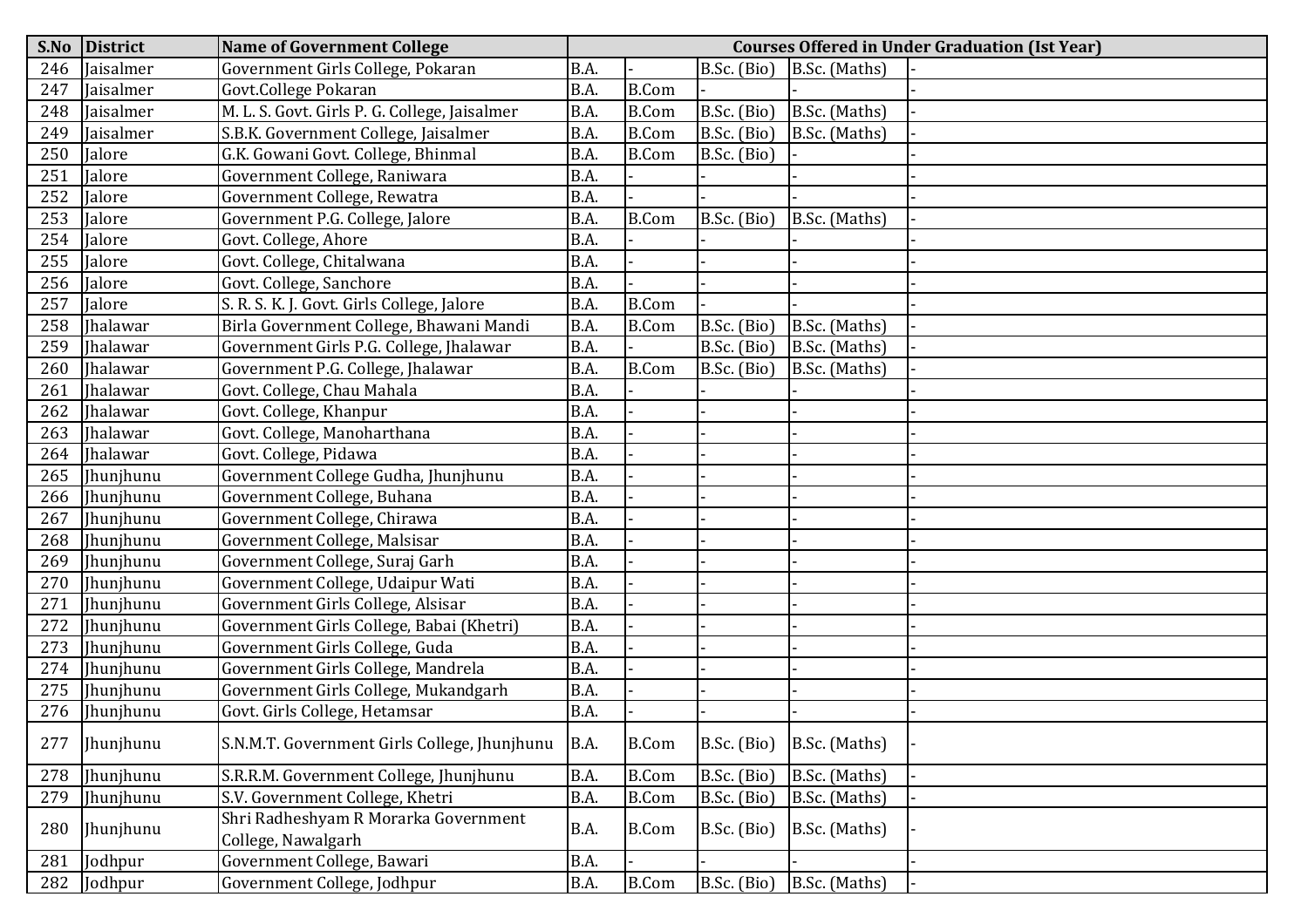| S.No     | <b>District</b> | <b>Name of Government College</b>                    |      | <b>Courses Offered in Under Graduation (Ist Year)</b> |             |               |                                       |  |  |  |
|----------|-----------------|------------------------------------------------------|------|-------------------------------------------------------|-------------|---------------|---------------------------------------|--|--|--|
| 283      | Jodhpur         | Government College, Kudi Bhagtasni                   | B.A. |                                                       |             |               |                                       |  |  |  |
| 284      | Jodhpur         | Government College, Lohawat                          | B.A. |                                                       |             |               |                                       |  |  |  |
| 285      | Jodhpur         | Government College, Luni                             | B.A. |                                                       | B.Sc. (Bio) | B.Sc. (Maths) |                                       |  |  |  |
| 286      | Jodhpur         | Government College, Piparcity                        | B.A. |                                                       |             |               |                                       |  |  |  |
| 287      | Jodhpur         | Government College, Shergarh                         | B.A. |                                                       |             |               |                                       |  |  |  |
| 288      | Jodhpur         | Government Girls College, Bhopalgarh                 | B.A. |                                                       |             |               |                                       |  |  |  |
| 289      | Jodhpur         | Government Girls College, Lohawat                    | B.A. |                                                       |             |               |                                       |  |  |  |
| 290      | Jodhpur         | Government Girls College, Shekhala                   | B.A. |                                                       |             |               |                                       |  |  |  |
| 291      | Jodhpur         | Government Girls College, Soorsagar                  | B.A. |                                                       |             |               |                                       |  |  |  |
| 292      | Jodhpur         | Govt College Balesar Jodhpur                         | B.A. |                                                       |             |               |                                       |  |  |  |
| 293      | Jodhpur         | Govt. College Bilara                                 | B.A. |                                                       |             |               |                                       |  |  |  |
| 294      | Jodhpur         | Govt. College, Bap                                   | B.A. |                                                       |             |               |                                       |  |  |  |
| 295      | Jodhpur         | Govt. College, Osian                                 | B.A. | <b>B.Com</b>                                          | B.Sc. (Bio) | B.Sc. (Maths) |                                       |  |  |  |
| 296      | Jodhpur         | Govt. Girls College, Magra Punjala                   | B.A. | B.Com                                                 | B.Sc. (Bio) | B.Sc. (Maths) |                                       |  |  |  |
| 297      | Jodhpur         | Govt. Girls College, Tivri Mathania                  | B.A. |                                                       |             |               |                                       |  |  |  |
| 298      | Jodhpur         | J.N.M.P. Government College, Phalodi                 | B.A. | <b>B.Com</b>                                          | B.Sc. (Bio) |               |                                       |  |  |  |
| 299      | Jodhpur         | S.S.D.C.L.B. Government Girls College, Pipar<br>City | B.A. | <b>B.Com</b>                                          |             |               | B.Sc (Bio) SFS, B.Sc (Hons-Maths) SFS |  |  |  |
| 300      | Jodhpur         | Spm Govt. College Bhopalgarh, Jodhpur                | B.A. | <b>B.Com</b>                                          | B.Sc. (Bio) | B.Sc. (Maths) |                                       |  |  |  |
| 301      | Karauli         | Government College, Hindaun City                     | B.A. | <b>B.Com</b>                                          | B.Sc. (Bio) | B.Sc. (Maths) |                                       |  |  |  |
| 302      | Karauli         | Government College, Karauli                          | B.A. | <b>B.Com</b>                                          | B.Sc. (Bio) | B.Sc. (Maths) |                                       |  |  |  |
| 303      | Karauli         | Government College, Masalpur                         | B.A. |                                                       |             |               |                                       |  |  |  |
| 304      | Karauli         | Government Girls College, Hindon City                | B.A. |                                                       |             |               |                                       |  |  |  |
| 305      | Karauli         | Government Girls College, Karauli                    | B.A. |                                                       | B.Sc. (Bio) |               |                                       |  |  |  |
| 306      | Karauli         | Government Girls College, Katkar                     | B.A. |                                                       |             |               |                                       |  |  |  |
| 307      | Karauli         | Government Girls College, Todabhim                   | B.A. |                                                       |             |               |                                       |  |  |  |
| 308      | Karauli         | Govt. College Nadauti Karauli                        | B.A. |                                                       |             |               |                                       |  |  |  |
| 309      | Karauli         | Govt. College, Mandrayal                             | B.A. |                                                       |             |               |                                       |  |  |  |
| 310      | Karauli         | Govt.College, Todabhim                               | B.A. |                                                       |             |               |                                       |  |  |  |
| 311      | Karauli         | Govt.College Sapotra                                 | B.A. |                                                       | B.Sc. (Bio) | B.Sc. (Maths) |                                       |  |  |  |
| 312      | Kota            | Government Arts College, Kota                        | B.A. |                                                       |             |               |                                       |  |  |  |
| 313      | Kota            | Government Arts Girls College, Kota                  | B.A. |                                                       |             |               |                                       |  |  |  |
| 314      | Kota            | Government College, Itawa                            | B.A. |                                                       |             |               |                                       |  |  |  |
| 315      | Kota            | Government College, Kanwas                           | B.A. |                                                       |             |               |                                       |  |  |  |
| 316      | Kota            | Government College, Kota                             |      |                                                       | B.Sc. (Bio) | B.Sc. (Maths) |                                       |  |  |  |
| 317      | Kota            | Government College, Ramganj Mandi                    | B.A. | <b>B.Com</b>                                          |             |               |                                       |  |  |  |
| 318 Kota |                 | Government Commerce College, Kota                    |      | <b>B.Com</b>                                          |             |               |                                       |  |  |  |
| 319      | Kota            | Government Commerce Girls College, Kota              |      | B.Com                                                 |             |               | B.Com (Hons)                          |  |  |  |
| 320      | Kota            | Government Girls College, Rampura                    | B.A. |                                                       |             |               |                                       |  |  |  |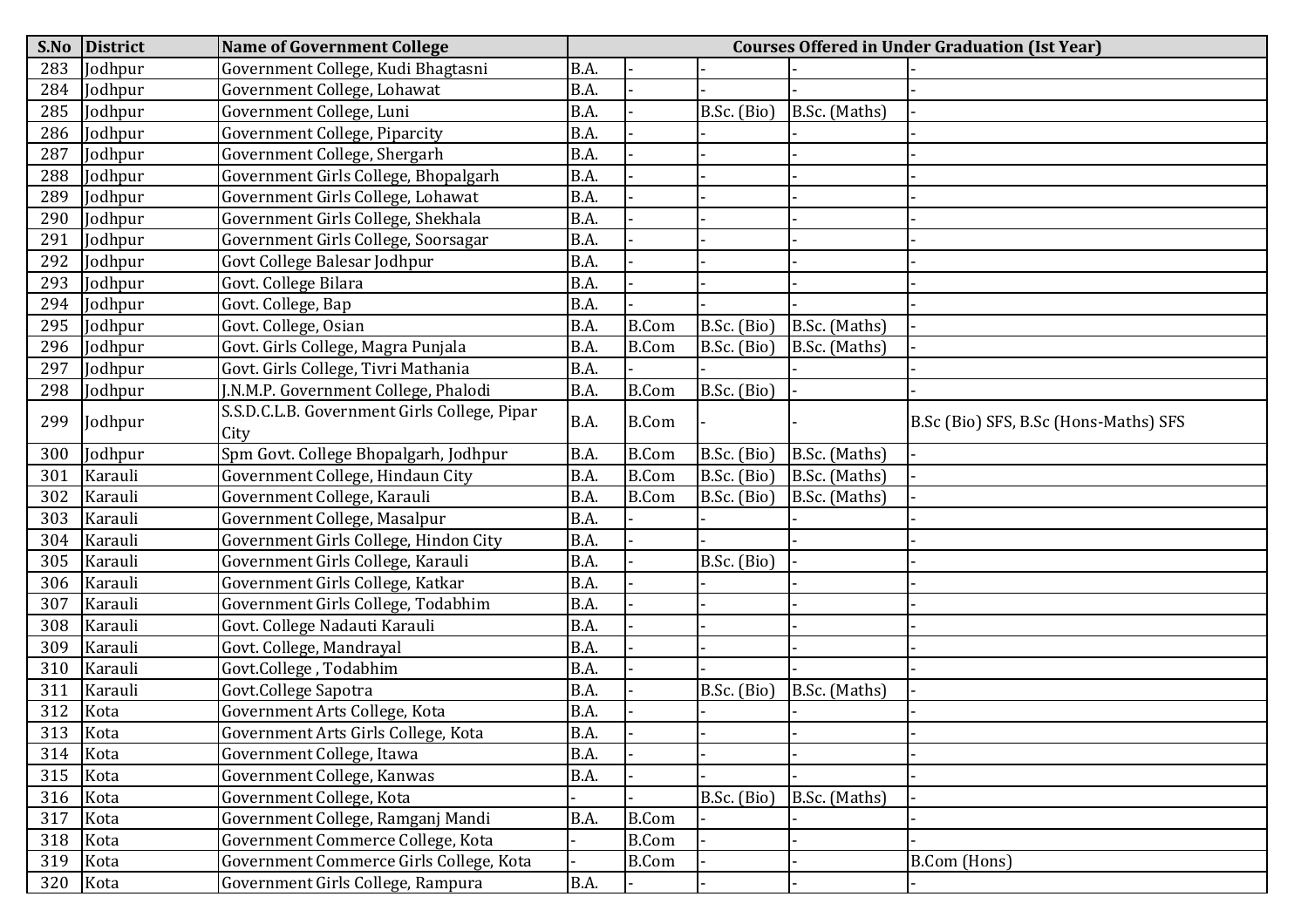| S.No | District   | <b>Name of Government College</b>                  |             | <b>Courses Offered in Under Graduation (Ist Year)</b> |             |                               |  |  |  |  |
|------|------------|----------------------------------------------------|-------------|-------------------------------------------------------|-------------|-------------------------------|--|--|--|--|
| 321  | Kota       | Jdb Government Girls College, Kota                 |             |                                                       | B.Sc. (Bio) | B.Sc. (Maths)                 |  |  |  |  |
| 322  | Kota       | Shaheed Hemraj Meena Government College,<br>Sangod | B.A.        |                                                       |             |                               |  |  |  |  |
| 323  | Nagaur     | Bangur Government P.G. College, Didwana            | B.A.        | <b>B.Com</b>                                          | B.Sc. (Bio) | B.Sc. (Maths)                 |  |  |  |  |
| 324  | Nagaur     | Government College, Kuchera                        | B.A.        |                                                       |             |                               |  |  |  |  |
| 325  | Nagaur     | Government College, Makrana                        | B.A.        |                                                       |             |                               |  |  |  |  |
| 326  | Nagaur     | Government Girls College, Didwana                  | B.A.        |                                                       |             |                               |  |  |  |  |
| 327  | Nagaur     | Government Girls College, Khinwsar                 | B.A.        |                                                       |             |                               |  |  |  |  |
| 328  | Nagaur     | Government Girls College, Kuchaman City            | B.A.        |                                                       |             |                               |  |  |  |  |
| 329  | Nagaur     | Government Girls College, Ladnu                    | B.A.        |                                                       |             |                               |  |  |  |  |
| 330  | Nagaur     | Government Girls College, Merta City               | B.A.        |                                                       |             |                               |  |  |  |  |
| 331  | Nagaur     | Government Girls College, Nagaur                   | B.A.        |                                                       | B.Sc. (Bio) |                               |  |  |  |  |
| 332  | Nagaur     | Government Girls College, Panchla Siddha           | B.A.        |                                                       |             |                               |  |  |  |  |
| 333  | Nagaur     | Govt. College, Degana                              | B.A.        | <b>B.Com</b>                                          | B.Sc. (Bio) | B.Sc. (Maths)                 |  |  |  |  |
| 334  | Nagaur     | Govt. College, Khinwsar                            | B.A.        |                                                       |             |                               |  |  |  |  |
| 335  | Nagaur     | Govt. College, Manglana                            | B.A.        |                                                       |             |                               |  |  |  |  |
| 336  | Nagaur     | Govt. College, Merta City                          | B.A.        | <b>B.Com</b>                                          | B.Sc. (Bio) |                               |  |  |  |  |
| 337  | Nagaur     | Govt. College, Nawa                                | B.A.        | <b>B.Com</b>                                          |             |                               |  |  |  |  |
| 338  | Nagaur     | Govt. College, Prabatsar                           | B.A.        |                                                       |             |                               |  |  |  |  |
| 339  | Nagaur     | Govt.College Jayal Nagaur                          | B.A.        |                                                       | B.Sc. (Bio) | B.Sc. (Maths)                 |  |  |  |  |
| 340  | Nagaur     | S.B.R.M. Government P.G. College, Nagaur           | B.A.        | <b>B.Com</b>                                          | B.Sc. (Bio) | B.Sc. (Maths)                 |  |  |  |  |
| 341  | Pali       | Bangur Government P.G College, Pali                | B.A.        | <b>B.Com</b>                                          | B.Sc. (Bio) | B.Sc. (Maths)                 |  |  |  |  |
| 342  | Pali       | Government College Jaitaran                        | B.A.        | <b>B.Com</b>                                          | B.Sc. (Bio) | B.Sc. (Maths)                 |  |  |  |  |
| 343  | Pali       | Government College, Marwar Jn.                     | B.A.        |                                                       |             |                               |  |  |  |  |
| 344  | Pali       | Government College, Raipur                         | B.A.        |                                                       |             |                               |  |  |  |  |
| 345  | Pali       | Government College, Rohat                          | B.A.        |                                                       |             |                               |  |  |  |  |
| 346  | Pali       | Government Girls College, Bada Guda                | B.A.        |                                                       |             |                               |  |  |  |  |
| 347  | Pali       | Government Girls College, Jojawar                  | B.A.        |                                                       |             |                               |  |  |  |  |
| 348  | Pali       | Government Girls College, Takhatgarh               | B.A.        |                                                       |             |                               |  |  |  |  |
| 349  | Pali       | Govt College Bali                                  | B.A.        |                                                       |             |                               |  |  |  |  |
| 350  | Pali       | Govt. College, Sojat City                          | B.A.        | <b>B.Com</b>                                          | B.Sc. (Bio) | B.Sc. (Maths)                 |  |  |  |  |
| 351  | Pali       | Govt. College, Sumerpur                            | B.A.        | <b>B.Com</b>                                          |             | B.Sc. (Bio) $ $ B.Sc. (Maths) |  |  |  |  |
| 352  | Pali       | S.G.P.B. Government Girls College, Pali            | B.A.        | <b>B.Com</b>                                          |             |                               |  |  |  |  |
| 353  | Pali       | Shri Ai Mata Govt. Girls College, Sojat City       | B.A.        |                                                       |             |                               |  |  |  |  |
| 354  | Pratapgarh | Government College, Bhachundla                     | B.A.        |                                                       |             |                               |  |  |  |  |
| 355  | Pratapgarh | Govt. College Dhariyaad, Dist. Pratapgarh Raj.     | B.A.        |                                                       |             |                               |  |  |  |  |
| 356  | Pratapgarh | Govt. College, Chhoti Sadri                        | B.A.        |                                                       |             |                               |  |  |  |  |
| 357  | Pratapgarh | Govt. College, Peepalkhunt                         | <b>B.A.</b> |                                                       |             |                               |  |  |  |  |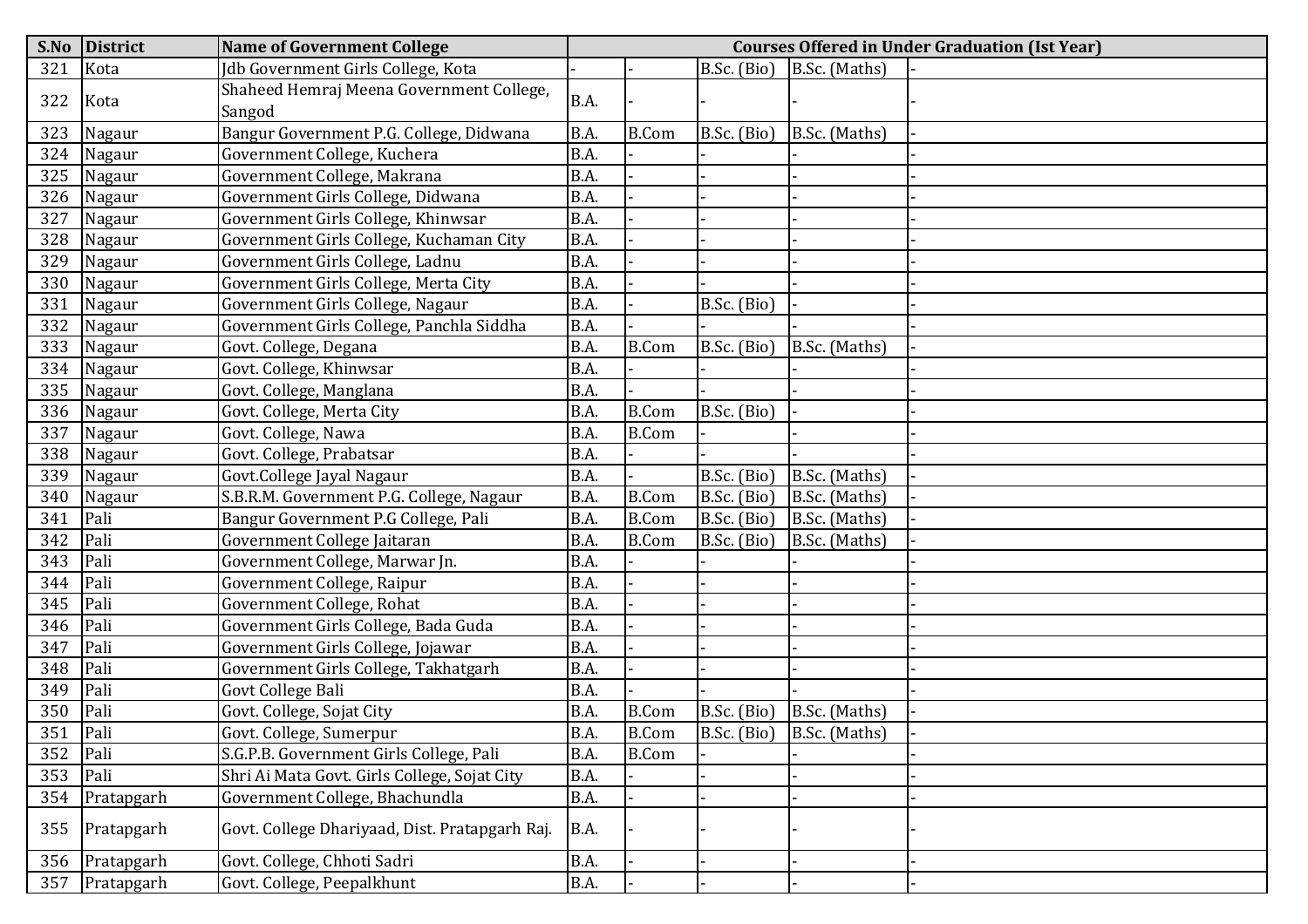| S.No | <b>District</b> | <b>Name of Government College</b>                          | <b>Courses Offered in Under Graduation (Ist Year)</b> |              |               |               |                            |  |  |  |
|------|-----------------|------------------------------------------------------------|-------------------------------------------------------|--------------|---------------|---------------|----------------------------|--|--|--|
| 358  | Pratapgarh      | Govt. Girls College, Pratapgarh                            | B.A.                                                  |              |               |               |                            |  |  |  |
| 359  | Pratapgarh      | Govt. P.G. College, Pratapgarh                             | B.A.                                                  | <b>B.Com</b> | $B.Sc.$ (Bio) | B.Sc. (Maths) |                            |  |  |  |
| 360  | Rajsamand       | Government College, Devgarh                                | B.A.                                                  | <b>B.Com</b> | B.Sc. (Bio)   | B.Sc. (Maths) |                            |  |  |  |
| 361  | Rajsamand       | Government College, Bhim                                   | B.A.                                                  |              | B.Sc. (Bio)   | B.Sc. (Maths) |                            |  |  |  |
| 362  | Rajsamand       | Government College, Khamnor                                | B.A.                                                  |              |               |               |                            |  |  |  |
| 363  | Rajsamand       | Government Girls College, Bhim                             | B.A.                                                  |              |               |               |                            |  |  |  |
| 364  | Rajsamand       | Government Girls College, Nathdwara                        | B.A.                                                  | <b>B.Com</b> |               |               | <b>B.Sc</b> (Home Science) |  |  |  |
| 365  | Rajsamand       | Government Girls College, Rajsamand                        | B.A.                                                  |              |               |               |                            |  |  |  |
| 366  | Rajsamand       | Govt. College, Kumbhalgarh                                 | B.A.                                                  |              |               |               |                            |  |  |  |
| 367  | Rajsamand       | Govt. College, Railmagra                                   | B.A.                                                  |              |               |               |                            |  |  |  |
| 368  | Rajsamand       | Kiran Maheshwari Govt. College, Kunwariya                  | B.A.                                                  |              |               |               |                            |  |  |  |
| 369  | Rajsamand       | S.M.B. Government College, Nathdwara                       | B.A.                                                  | <b>B.Com</b> | B.Sc. (Bio)   | B.Sc. (Maths) |                            |  |  |  |
| 370  | Rajsamand       | Seth Rang Lal Kothari Govt. P.G. College,<br>Rajsamand     | B.A.                                                  | <b>B.Com</b> | B.Sc. (Bio)   |               |                            |  |  |  |
| 371  | Rajsamand       | Shld Govt. College Amet                                    | B.A.                                                  | <b>B.Com</b> |               |               |                            |  |  |  |
| 372  |                 | Sawai Madhopur Government College, Chauth Ka Barwara       | <b>B.A.</b>                                           |              |               |               |                            |  |  |  |
| 373  |                 | Sawai Madhopur Government College, Gangapur City           | B.A.                                                  | <b>B.Com</b> | B.Sc. (Bio)   | B.Sc. (Maths) |                            |  |  |  |
| 374  |                 | Sawai Madhopur Government College, Malarna Dungar          | B.A.                                                  |              |               |               |                            |  |  |  |
| 375  |                 | Sawai Madhopur   Government Girls College, Gangapur City   | <b>B.A.</b>                                           |              |               |               |                            |  |  |  |
| 376  |                 | Sawai Madhopur   Government Girls College, Mitarpura       | B.A.                                                  |              |               |               |                            |  |  |  |
| 377  |                 | Sawai Madhopur   Government Girls College, Wazeerpur       | B.A.                                                  |              |               |               |                            |  |  |  |
| 378  |                 | Sawai Madhopur Govt. College Bamanwas Sawai Madhopur       | <b>B.A.</b>                                           |              |               |               |                            |  |  |  |
|      |                 | 379 Sawai Madhopur Govt. College, Bonli                    | B.A.                                                  | B.Com        |               |               |                            |  |  |  |
| 380  |                 | Sawai Madhopur Govt. College, Khandar                      | <b>B.A.</b>                                           |              |               |               |                            |  |  |  |
| 381  | Sawai Madhopur  | Govt. Girls College, Sawai Madhopur                        | <b>B.A.</b>                                           | <b>B.Com</b> |               |               |                            |  |  |  |
| 382  |                 | Sawai Madhopur S.C.R.S. Government College, Sawai Madhopur | B.A.                                                  | <b>B.Com</b> | B.Sc. (Bio)   | B.Sc. (Maths) |                            |  |  |  |
| 383  | Sikar           | Government Arts College, Sikar                             | B.A.                                                  |              |               |               |                            |  |  |  |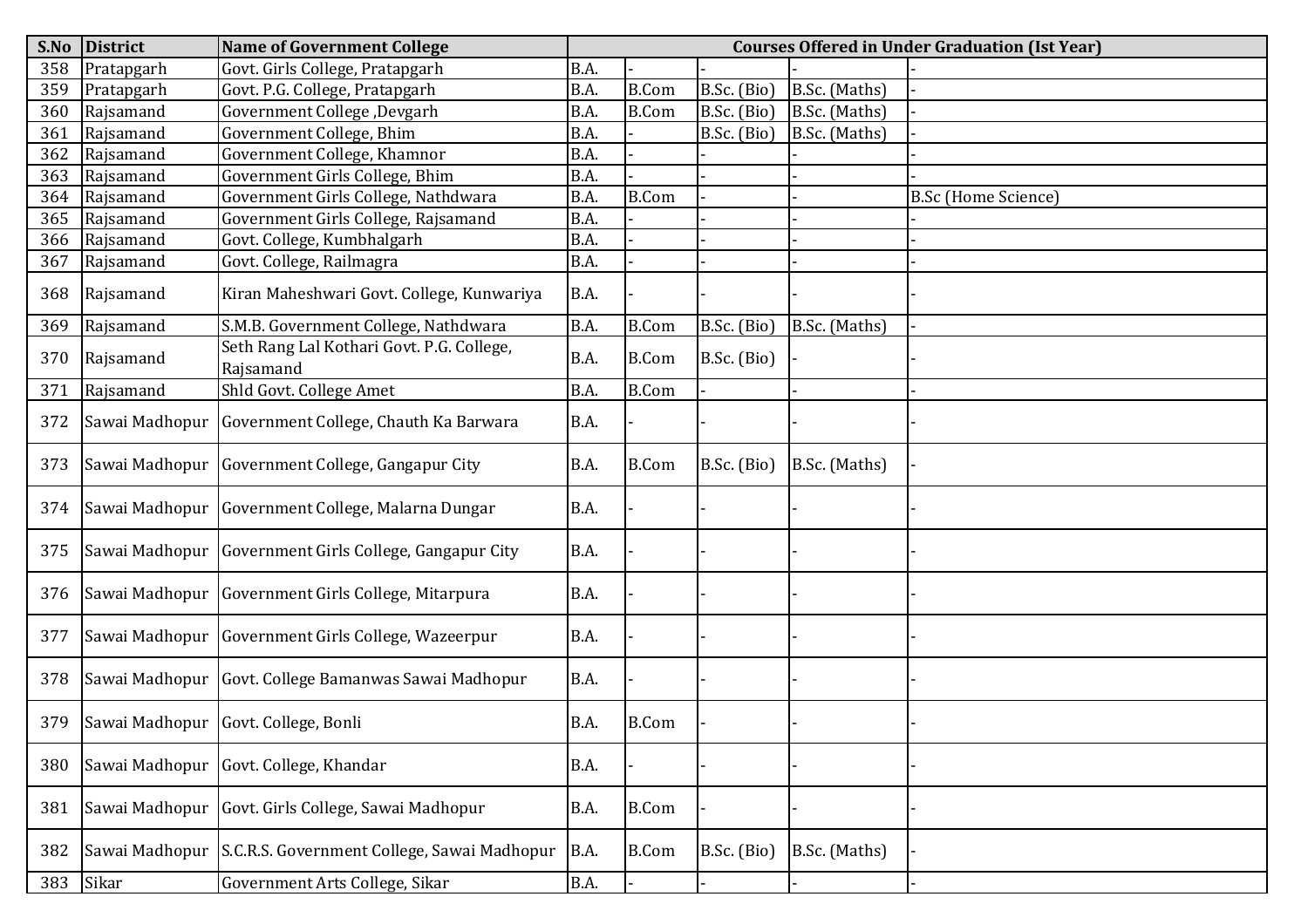| S.No | <b>District</b> | <b>Name of Government College</b>                            | <b>Courses Offered in Under Graduation (Ist Year)</b> |              |               |               |                            |  |  |  |
|------|-----------------|--------------------------------------------------------------|-------------------------------------------------------|--------------|---------------|---------------|----------------------------|--|--|--|
| 384  | Sikar           | Government College, Fatehpur                                 | B.A.                                                  |              |               |               |                            |  |  |  |
| 385  | Sikar           | Government College, Khandela                                 | B.A.                                                  |              |               |               |                            |  |  |  |
| 386  | Sikar           | Government College, Losal                                    | B.A.                                                  |              |               |               |                            |  |  |  |
| 387  | Sikar           | Government College, Nechhwa                                  | B.A.                                                  |              |               |               |                            |  |  |  |
| 388  | Sikar           | Government Girls College Hod                                 | B.A.                                                  |              |               |               |                            |  |  |  |
| 389  | Sikar           | Government Girls College, Danta Ramgarh                      | B.A.                                                  |              |               |               |                            |  |  |  |
| 390  | Sikar           | Government Girls College, Fatehpur                           | B.A.                                                  |              |               |               |                            |  |  |  |
| 391  | Sikar           | Government Girls College, Srimadhopur                        | B.A.                                                  |              |               |               |                            |  |  |  |
| 392  | Sikar           | Government Science College, Sikar                            |                                                       |              | B.Sc. (Bio)   | B.Sc. (Maths) |                            |  |  |  |
| 393  | Sikar           | Govt. College, Lachhmangarh (Sikar)                          | B.A.                                                  |              |               |               |                            |  |  |  |
| 394  | Sikar           | Govt. College, Patan                                         | B.A.                                                  |              |               |               |                            |  |  |  |
| 395  | Sikar           | Govt. Commerce College, Sikar                                |                                                       | <b>B.Com</b> |               |               |                            |  |  |  |
| 396  | Sikar           | Govt. Kamla Modi Girls College, Neem Ka<br>Thana             | B.A.                                                  | <b>B.Com</b> | B.Sc. (Bio)   | B.Sc. (Maths) |                            |  |  |  |
| 397  | Sikar           | R.N.R. Government College, Ramgarh<br>Shekhawati             | B.A.                                                  | <b>B.Com</b> | B.Sc. (Bio)   |               |                            |  |  |  |
| 398  | Sikar           | S.K. Govt. Girls College Sikar                               | B.A.                                                  | <b>B.Com</b> | B.Sc. (Bio)   | B.Sc. (Maths) |                            |  |  |  |
| 399  | Sikar           | S.N.K.P. Govt. College, Neem Ka Thana                        | B.A.                                                  | <b>B.Com</b> | B.Sc. (Bio)   | B.Sc. (Maths) | B.Sc. (Geology)            |  |  |  |
| 400  | Sirohi          | Government College, Kalandri                                 | B.A.                                                  |              |               |               |                            |  |  |  |
| 401  | Sirohi          | Government College, Pindwara                                 | B.A.                                                  |              |               |               |                            |  |  |  |
| 402  | Sirohi          | Government College, Revdar                                   | B.A.                                                  |              |               |               |                            |  |  |  |
| 403  | Sirohi          | Government College, Sirohi                                   | B.A.                                                  | <b>B.Com</b> | B.Sc. (Bio)   | B.Sc. (Maths) |                            |  |  |  |
| 404  | Sirohi          | Government Girls College, Sheoganj                           | B.A.                                                  |              |               |               |                            |  |  |  |
| 405  | Sirohi          | Government Girls College, Sirohi                             | B.A.                                                  |              | B.Sc. (Bio)   | B.Sc. (Maths) |                            |  |  |  |
| 406  | Sirohi          | S.M.C.C. Govt. College, Abu Road                             | B.A.                                                  | <b>B.Com</b> | B.Sc. (Bio)   | B.Sc. (Maths) |                            |  |  |  |
| 407  | Sirohi          | S.M.P.B.J. Government College, Sheoganj                      | B.A.                                                  | <b>B.Com</b> | B.Sc. (Bio)   | B.Sc. (Maths) |                            |  |  |  |
| 408  | Sri Ganganagar  | Ch. Balluram Godara Govt. Girls College, Sri<br>Ganganagar   | B.A.                                                  | <b>B.Com</b> | B.Sc. (Bio)   | B.Sc. (Maths) | <b>B.Sc (Home Science)</b> |  |  |  |
| 409  | Sri Ganganagar  | D.B.R.A. Government College, Sri Ganganagar                  | B.A.                                                  | <b>B.Com</b> | $B.Sc.$ (Bio) | B.Sc. (Maths) |                            |  |  |  |
| 410  | Sri Ganganagar  | Government College, Anoopgarh                                | B.A.                                                  |              |               |               |                            |  |  |  |
| 411  | Sri Ganganagar  | Government College, Hindumalkot                              | <b>B.A.</b>                                           |              |               |               |                            |  |  |  |
| 412  | Sri Ganganagar  | Government Girls College, Shadulshahar                       | B.A.                                                  |              |               |               |                            |  |  |  |
| 413  | Sri Ganganagar  | Govt. College, Karanpur                                      | B.A.                                                  |              |               |               |                            |  |  |  |
| 414  | Sri Ganganagar  | Sw. Shree Gurusharan Chhabra Government<br>College Suratgarh | B.A.                                                  | <b>B.Com</b> | B.Sc. (Bio)   | B.Sc. (Maths) |                            |  |  |  |
| 415  | Tonk            | Government College, Deoli                                    | B.A.                                                  | <b>B.Com</b> | B.Sc. (Bio)   | B.Sc. (Maths) |                            |  |  |  |
| 416  | Tonk            | Government College, Malpura                                  | B.A.                                                  |              | B.Sc. (Bio)   | B.Sc. (Maths) |                            |  |  |  |
| 417  | Tonk            | Government College, Newai                                    | B.A.                                                  |              | B.Sc. (Bio)   | B.Sc. (Maths) |                            |  |  |  |